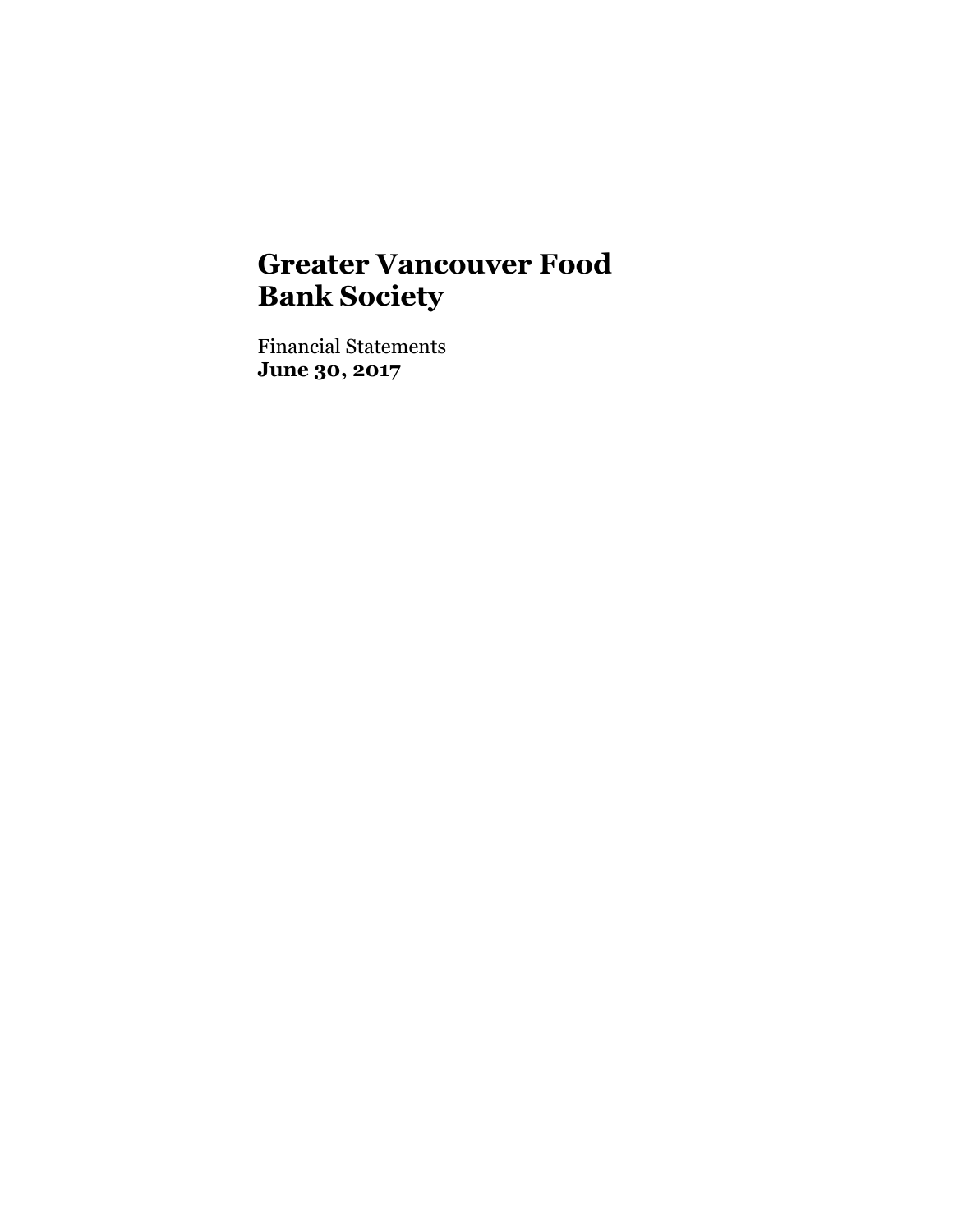

October 2, 2017

#### **Independent Auditor's Report**

**To the Members of Greater Vancouver Food Bank Society**

We have audited the accompanying financial statements of the Greater Vancouver Food Bank Society (the Society), which comprise the statement of financial position as at June 30, 2017 and the statements of operations, changes in net assets and cash flows for the year then ended, and the related notes, which comprise a summary of significant accounting policies and other explanatory information.

#### **Management's responsibility for the financial statements**

Management is responsible for the preparation and fair presentation of these financial statements in accordance with Canadian accounting standards for not-for-profit organizations, and for such internal control as management determines is necessary to enable the preparation of financial statements that are free from material misstatement, whether due to fraud or error.

#### **Auditor's responsibility**

Our responsibility is to express an opinion on these financial statements based on our audit. We conducted our audit in accordance with Canadian generally accepted auditing standards. Those standards require that we comply with ethical requirements and plan and perform the audit to obtain reasonable assurance about whether the financial statements are free from material misstatement.

An audit involves performing procedures to obtain audit evidence about the amounts and disclosures in the financial statements. The procedures selected depend on the auditor's judgment, including the assessment of the risks of material misstatement of the financial statements, whether due to fraud or error. In making those risk assessments, the auditor considers internal control relevant to the entity's preparation and fair presentation of the financial statements in order to design audit procedures that are appropriate in the circumstances, but not for the purpose of expressing an opinion on the effectiveness of the entity's internal control. An audit also includes evaluating the appropriateness of accounting policies used and the reasonableness of accounting estimates made by management, as well as evaluating the overall presentation of the financial statements.

We believe that the audit evidence we have obtained is sufficient and appropriate to provide a basis for our qualified audit opinion.

*PricewaterhouseCoopers LLP PricewaterhouseCoopers Place, 250 Howe Street, Suite 1400, Vancouver, British Columbia, Canada V6C 3S7 T: +1 604 806 7000, F: +1 604 806 7806* 

"PwC" refers to PricewaterhouseCoopers LLP, an Ontario limited liability partnership.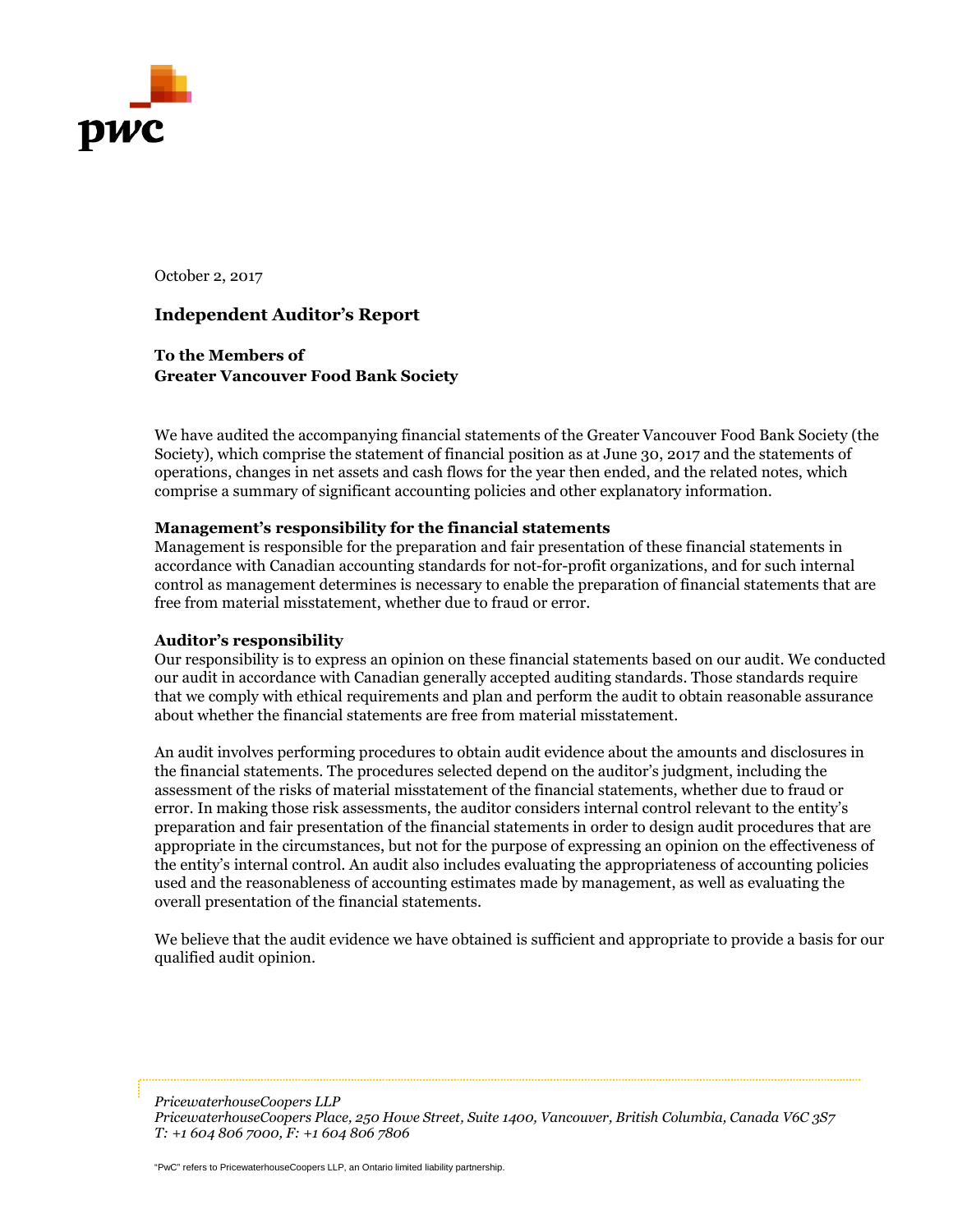

#### **Basis for qualified opinion**

In common with many not-for-profit organizations, the Greater Vancouver Food Bank Society derives revenues from donations and donated food and other products, the completeness of which is not susceptible to satisfactory audit verification. Accordingly, verification of these revenues was limited to the amounts recorded in the records of the Greater Vancouver Food Bank Society.

Therefore, we were not able to determine whether any adjustments might be necessary to donations and donated food and other products revenue, excess of revenues over expenses and cash flows from operations for the years ended June 30, 2017 and June 30, 2016, current assets as June 30, 2017 and June 30, 2016 and net assets as at the beginning and the end of the years ended June 30, 2017 and June 30, 2016. Our audit opinion on the financial statements for the year ended June 30, 2016 was modified accordingly because of the possible effects of this limitation in scope.

#### **Qualified opinion**

In our opinion, except for the possible effects of the matter described in the basis for qualified opinion paragraph, the financial statements present fairly, in all material respects, the financial position of the Greater Vancouver Food Bank Society as at June 30, 2017 and the results of its operations and its cash flows for the year then ended in accordance with Canadian accounting standards for not-for-profit organizations.

#### **Report on other legal and regulatory requirements**

As required by the Society Act of British Columbia, we report that, in our opinion, the accounting principles in Canadian accounting standards for not-for-profit organizations have been applied to the financial statements, on a basis consistent with that of the preceding year.

Pricewaterhouse Coopers LLP

**Chartered Professional Accountants**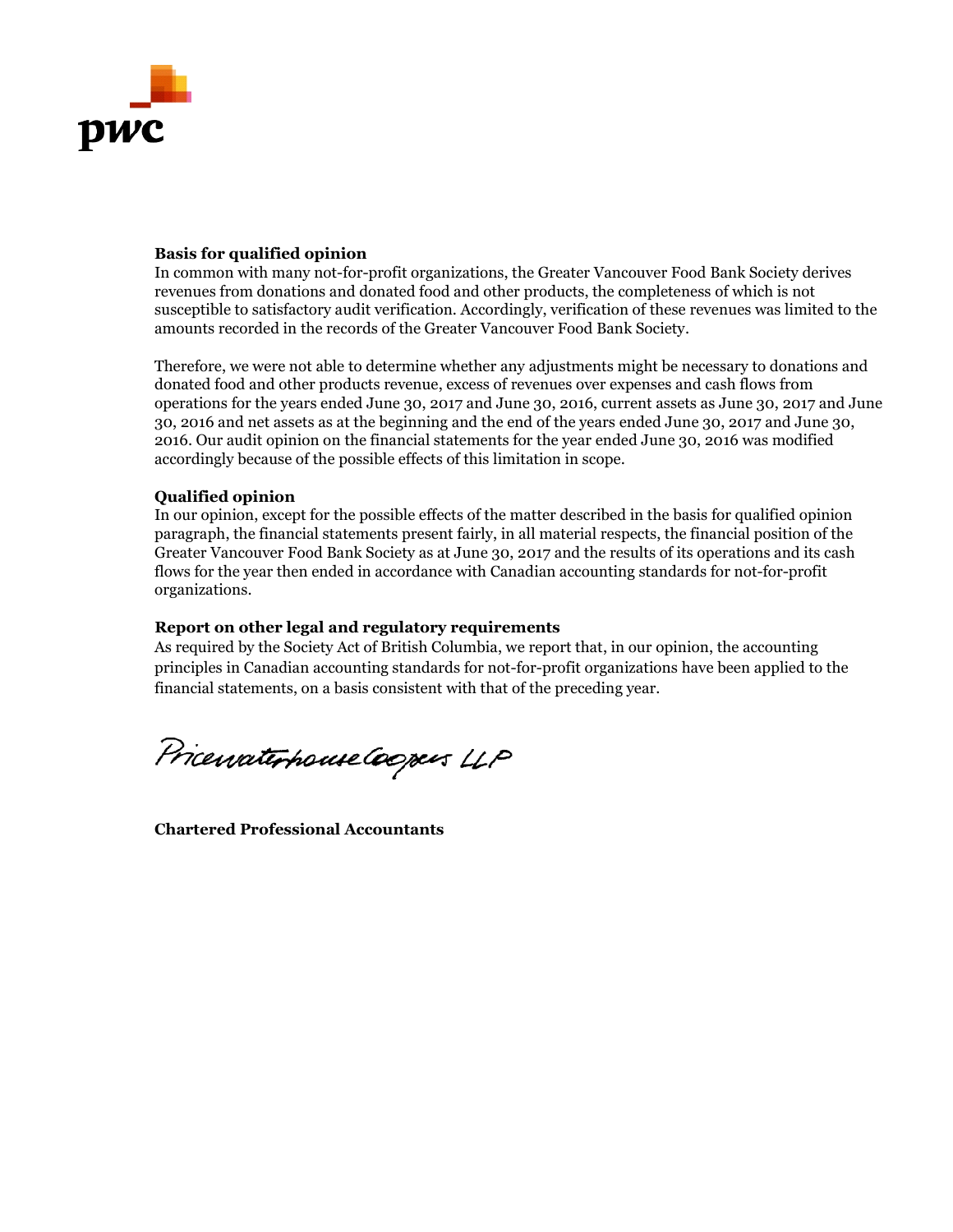Statement of Financial Position

**As at June 30, 2017** 

|                                                                                                                                                                          | 2017                                                | 2016                                                 |
|--------------------------------------------------------------------------------------------------------------------------------------------------------------------------|-----------------------------------------------------|------------------------------------------------------|
| <b>Assets</b>                                                                                                                                                            |                                                     |                                                      |
| <b>Current assets</b><br>Cash and cash equivalents<br>Investments (note 5)<br>Gift certificates and credits (note 6)<br>Accounts receivable (note 7)<br>Prepaid expenses | 789,411<br>5,653,566<br>89,799<br>44,544<br>221,428 | 604,640<br>5,028,783<br>105,621<br>42,194<br>141,718 |
|                                                                                                                                                                          | 6,798,748                                           | 5,922,956                                            |
| <b>Prepaid deposit</b>                                                                                                                                                   | 22,726                                              | 22,726                                               |
| Property, plant, equipment and intangibles (note 8)                                                                                                                      | 598,718                                             | 356,028                                              |
|                                                                                                                                                                          | 7,420,192                                           | 6,301,710                                            |
| <b>Liabilities</b>                                                                                                                                                       |                                                     |                                                      |
| <b>Current liabilities</b><br>Accounts payable and accrued liabilities (note 9)<br>Deferred contributions (note 10)<br>Capital lease obligations (note 11)               | 429,894<br>1,070,387<br>115,222                     | 326,449<br>617,960<br>90,957                         |
|                                                                                                                                                                          | 1,615,503                                           | 1,035,366                                            |
| <b>Net Assets</b>                                                                                                                                                        |                                                     |                                                      |
| Invested in property, plant, equipment and intangibles                                                                                                                   | 598,718                                             | 356,028                                              |
| <b>Contingency and capital project reserve</b>                                                                                                                           | 4,750,000                                           | 4,350,000                                            |
| Reserved for food and education programs                                                                                                                                 | 249,000                                             | 498,000                                              |
| <b>Unrestricted</b>                                                                                                                                                      | 206,971                                             | 62,316                                               |
|                                                                                                                                                                          | 5,804,689                                           | 5,266,344                                            |
|                                                                                                                                                                          | 7,420,192                                           | 6,301,710                                            |
| <b>Commitments</b> (note 12)                                                                                                                                             |                                                     |                                                      |

**Approved by the Board of Directors**

| $\overline{\phantom{a}}$ |  |
|--------------------------|--|
|                          |  |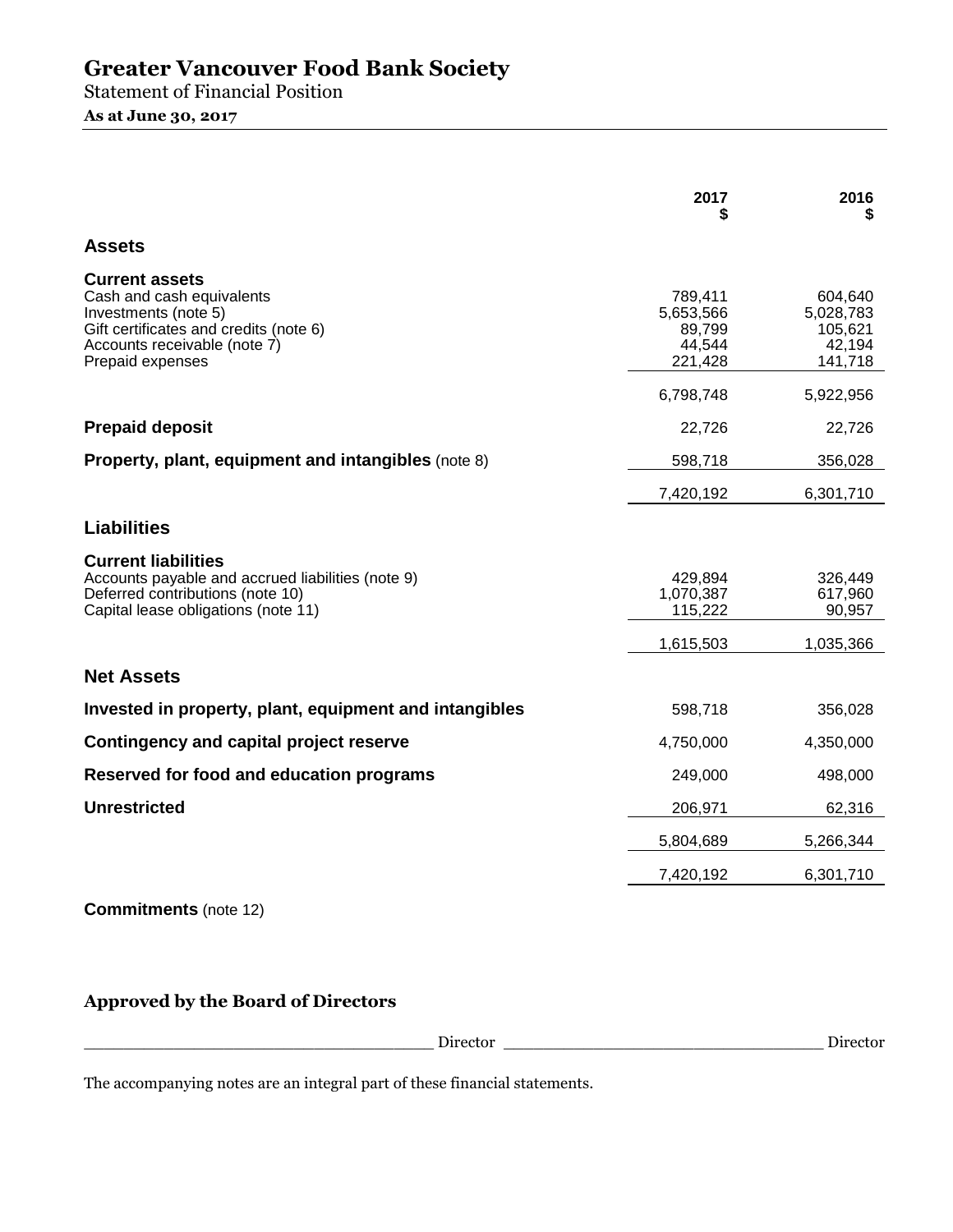# Statement of Operations

**For the year ended June 30, 2017** 

|                                                                                  | 2017                 | 2016<br>S            |
|----------------------------------------------------------------------------------|----------------------|----------------------|
| Revenue                                                                          |                      |                      |
| Donated food and other products (note 4)                                         | 7,036,079            | 8,023,805            |
| Donations<br>Investment income                                                   | 6,304,841<br>160,995 | 5,704,789<br>108,738 |
|                                                                                  |                      |                      |
|                                                                                  | 13,501,915           | 13,837,332           |
| <b>Expenses</b>                                                                  |                      |                      |
| Operations and community programs<br>Donated food and other products distributed | 7,016,079            | 8,023,805            |
| Community programs                                                               | 1,931,690            | 1,710,503            |
| Food purchases                                                                   | 1,026,444            | 720,532              |
| Occupancy costs                                                                  | 493,880              | 482,506              |
| Fleet and equipment maintenance                                                  | 198,150              | 204,366              |
|                                                                                  | 10,666,243           | 11,141,712           |
| Development and fundraising                                                      |                      |                      |
| Advertising and promotion                                                        | 84,225               | 90,603               |
| Fundraising                                                                      | 1,105,722            | 1,119,207            |
|                                                                                  | 1,189,947            | 1,209,810            |
| Office general and administration                                                |                      |                      |
| Administration                                                                   | 565,794              | 530,920              |
| Professional services                                                            | 247,000              | 98,027               |
| Occupancy costs                                                                  | 213,745              | 216,852              |
|                                                                                  | 1,026,539            | 845,799              |
| Excess of revenue over expenses before change in fair value                      |                      |                      |
| of investments                                                                   | 619,186              | 640,011              |
| Change in fair value of investments                                              | (80, 841)            | (57, 449)            |
| Excess of revenue over expenses for the year                                     | 538,345              | 582,562              |
| <b>Transferred to reserves</b>                                                   | (400,000)            | (498,000)            |
| Excess of revenue over expenses for the year after transfer to<br>reserves       | 138,345              | 84,562               |
|                                                                                  |                      |                      |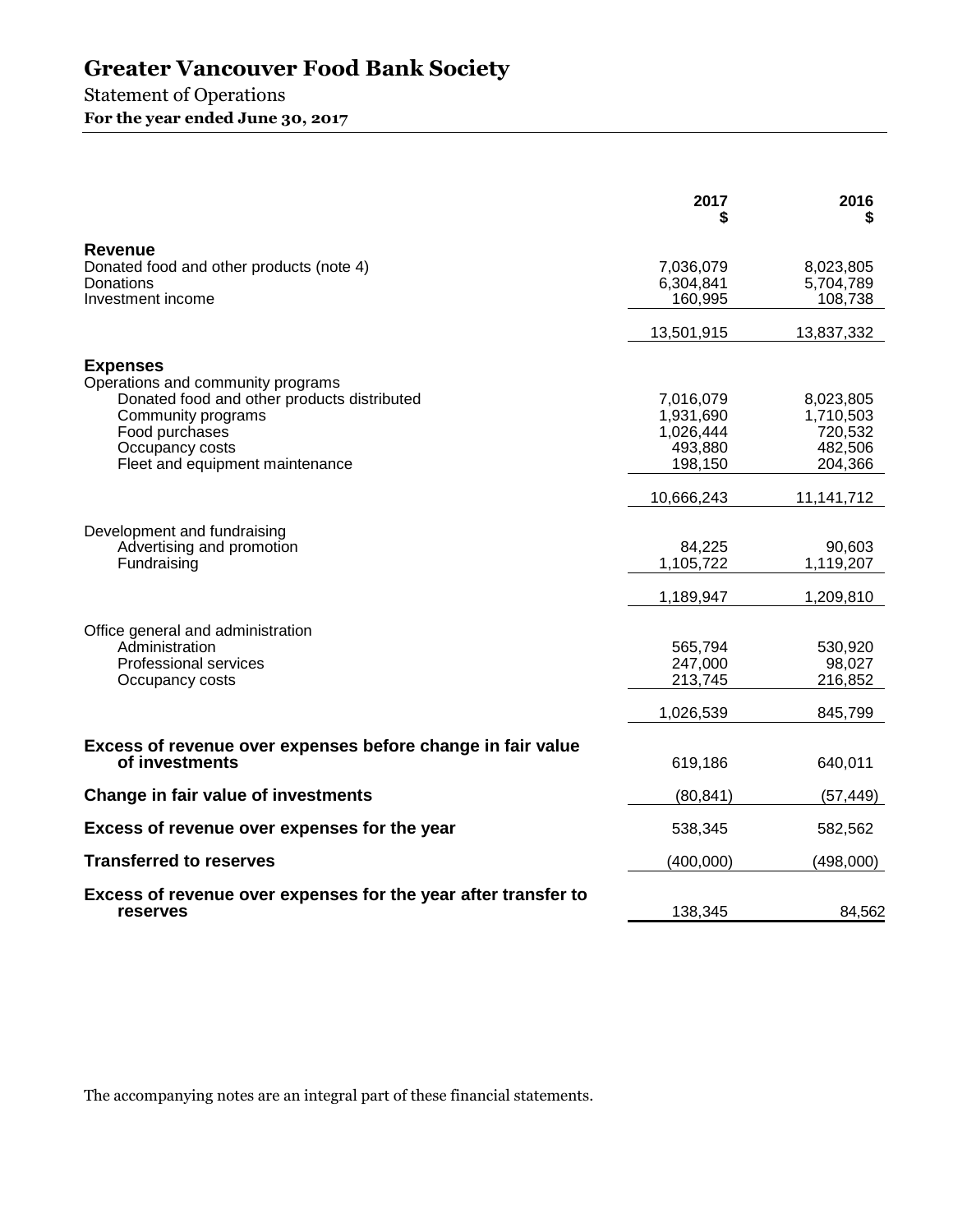Statement of Changes in Net Assets

**For the year ended June 30, 2017** 

|                                                                                    |                                                                                    |                          |                                                               |                                                           | 2017               |
|------------------------------------------------------------------------------------|------------------------------------------------------------------------------------|--------------------------|---------------------------------------------------------------|-----------------------------------------------------------|--------------------|
|                                                                                    | <b>Invested in</b><br>property,<br>plant,<br>equipment<br>and<br>intangibles       | <b>Unrestricted</b><br>S | <b>Contingency</b><br>and capital<br>project<br>reserve<br>S  | <b>Food and</b><br>education<br>programs<br>reserve<br>\$ | <b>Total</b><br>S  |
| <b>Net assets - Beginning</b><br>of year                                           | 356,028                                                                            | 62,316                   | 4,350,000                                                     | 498,000                                                   | 5,266,344          |
| (Deficiency) excess of<br>revenue over expenses                                    | (129,660)                                                                          | 917,005                  |                                                               | (249,000)                                                 | 538,345            |
| Investment in property,<br>plant, equipment and<br>intangibles                     | 372,350                                                                            | (372, 350)               |                                                               |                                                           |                    |
| <b>Transfer from unrestricted</b><br>to contingency and<br>capital project reserve |                                                                                    | (400,000)                | 400,000                                                       |                                                           |                    |
| Net assets - End of year                                                           | 598,718                                                                            | 206,971                  | 4,750,000                                                     | 249,000                                                   | 5,804,689          |
|                                                                                    |                                                                                    |                          |                                                               |                                                           |                    |
|                                                                                    |                                                                                    |                          |                                                               |                                                           | 2016               |
|                                                                                    | <b>Invested in</b><br>property,<br>plant,<br>equipment<br>and<br>intangibles<br>\$ | <b>Unrestricted</b><br>S | <b>Contingency</b><br>and capital<br>project<br>reserve<br>\$ | <b>Food and</b><br>education<br>programs<br>reserve<br>\$ | <b>Total</b><br>\$ |
| <b>Net assets - Beginning</b><br>of year                                           | 216,064                                                                            | 117,718                  | 4,350,000                                                     |                                                           | 4,683,782          |
| (Deficiency) excess of<br>revenue over expenses                                    | (120,088)                                                                          | 702,650                  |                                                               |                                                           | 582,562            |
| Investment in property,<br>plant, equipment and<br>intangibles                     | 260,052                                                                            | (260, 052)               |                                                               |                                                           |                    |
| <b>Transfer from unrestricted</b><br>to food and education<br>program reserve      |                                                                                    | (498,000)                |                                                               | 498,000                                                   |                    |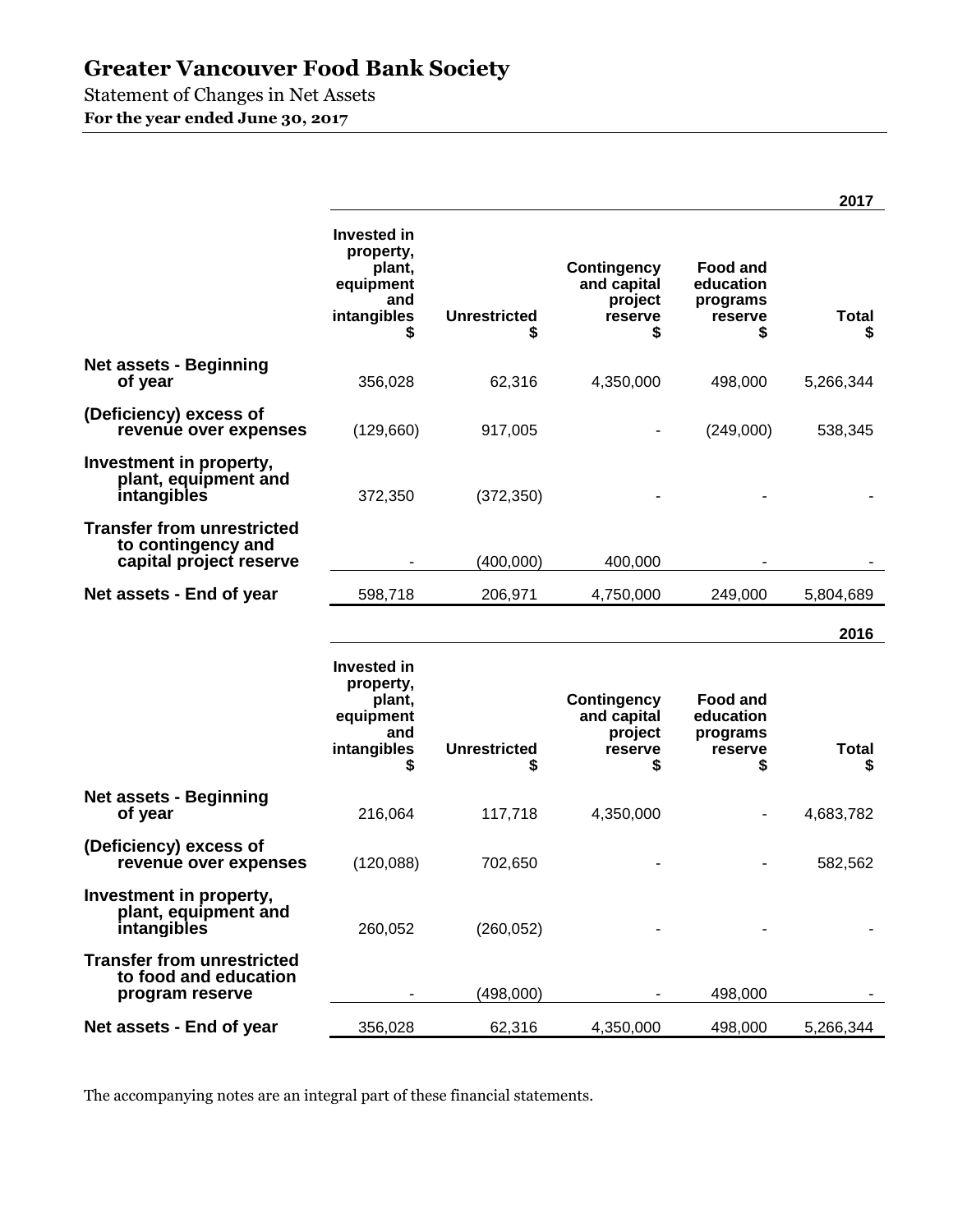# Statement of Cash Flows **For the year ended June 30, 2017**

|                                                                                                                                                                                                                                                                                                | 2017                                                 | 2016                                            |
|------------------------------------------------------------------------------------------------------------------------------------------------------------------------------------------------------------------------------------------------------------------------------------------------|------------------------------------------------------|-------------------------------------------------|
| Cash flows from operating activities<br>Reserved for food and education                                                                                                                                                                                                                        |                                                      | 498,000                                         |
| Reserved for contingency and capital project<br>Unrestricted                                                                                                                                                                                                                                   | 400,000<br>138,345                                   | 84,562                                          |
| Excess of revenue over expenses for the year                                                                                                                                                                                                                                                   | 538,345                                              | 582,562                                         |
| Items not affecting cash<br>Amortization of property, plant, equipment and intangibles<br>Change in fair value of investments                                                                                                                                                                  | 129,659<br>80,841                                    | 120,088<br>57,449                               |
|                                                                                                                                                                                                                                                                                                | 748,845                                              | 760,099                                         |
| Net change in non-cash working capital balances related to operations<br>Decrease in gift certificates and credits<br>(Increase) decrease in accounts receivable<br>Increase in prepaid expenses<br>Increase in accounts payable and accrued liabilities<br>Increase in deferred contributions | 15,822<br>(2,350)<br>(79, 710)<br>103,445<br>452,427 | 78,891<br>234<br>(30, 423)<br>120,211<br>52,604 |
|                                                                                                                                                                                                                                                                                                | 1,238,479                                            | 981,616                                         |
| Cash flows from investing activities<br>Purchase of property, plant, equipment and intangibles<br>Net purchase of investments                                                                                                                                                                  | (324, 716)<br>(705, 624)<br>(1,030,340)              | (176,697)<br>(553, 224)<br>(729,921)            |
| Cash flows from financing activities<br>Capital lease obligations paid                                                                                                                                                                                                                         | (23, 368)                                            | (17,062)                                        |
| Increase in cash and cash equivalents                                                                                                                                                                                                                                                          | 184,771                                              | 234,633                                         |
| Cash and cash equivalents - Beginning of year                                                                                                                                                                                                                                                  | 604,640                                              | 370,007                                         |
| Cash and cash equivalents - End of year                                                                                                                                                                                                                                                        | 789,411                                              | 604,640                                         |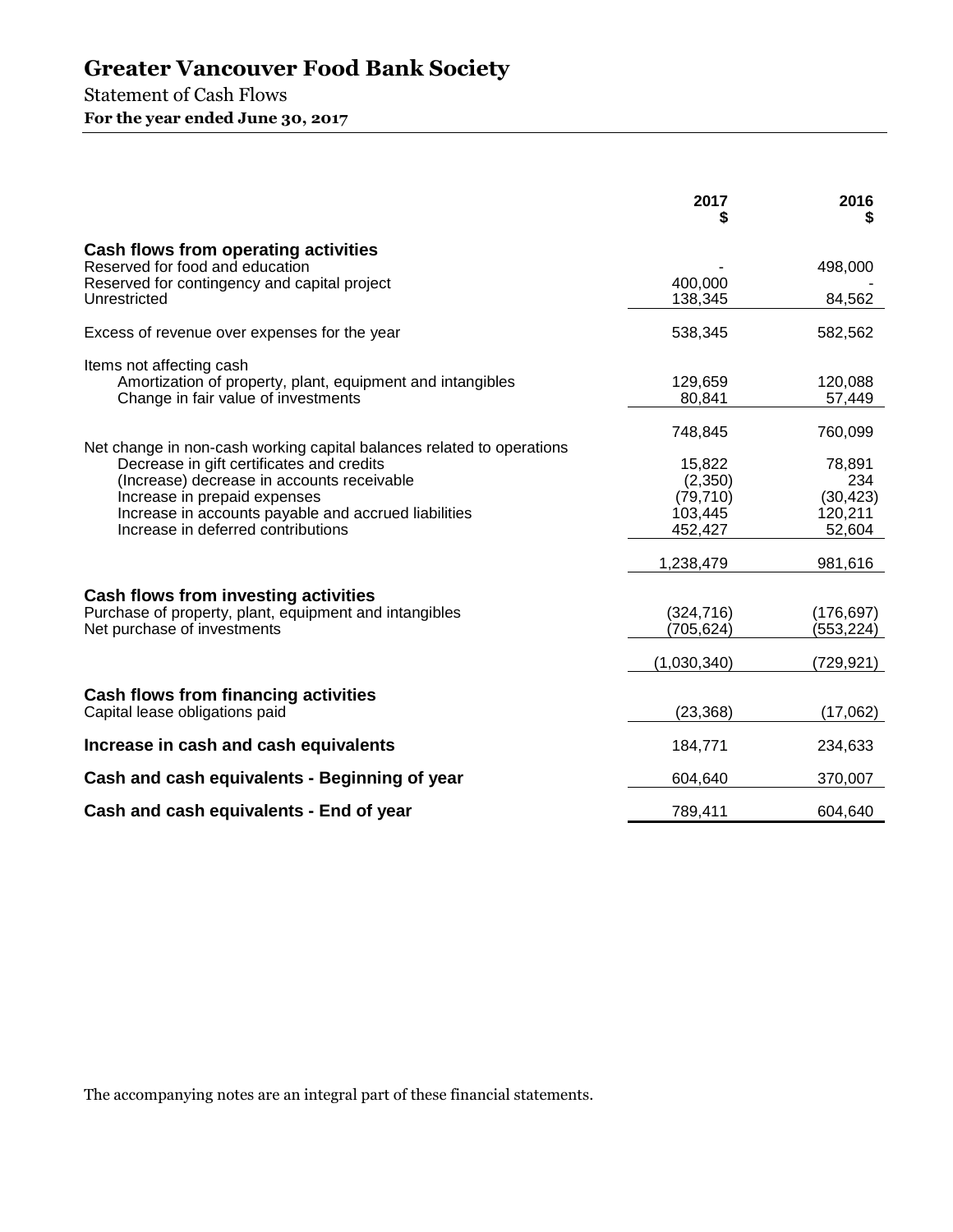Notes to Financial Statements **June 30, 2017** 

## **1 Nature of operations**

The Greater Vancouver Food Bank Society (the Society) is a non-profit organization with a mission to create empowering environments that provide and promote access to healthy food, education and training. The Society provides assistance to over 26,500 people weekly through 13 food hubs and over 80 community agencies located in Vancouver, Burnaby, New Westminster, North and West Vancouver. The Society is committed to its vision of accessible, healthy and sustainable food for all and, through community collaboration, and is proactively working to help end hunger.

The Society is a registered charity under the Income Tax Act and is exempt from income taxes.

The Society provides assistance to help address the immediate needs of the community; however, the Society also recognizes that emergency food as a standalone measure is not a long-term solution. As such, in addition to emergency food, the Society also runs skill and capacity building programs that are focused on investing in and giving back to the community. Approximately 120 Community Kitchen Leaders were trained in fiscal year 2017; and over 1,600 pieces of kitchen equipment were shared. Each year the Society warehouse moves 3.0 million pounds of food on average, in and out of their 36,000 square foot facility.

Community programs that have been established by the Society are as follows:

- Food Hubs the Society provides a two-day supplement of food to over 5,600 people each week by way of 13 facilities throughout Vancouver, Burnaby, New Westminster, North and West Vancouver. These locations have donated spaces managed by hundreds of dedicated volunteers. The Society is in the midst of transforming from the old style 'hand out' distribution model to a model that promotes dignity, respect and wellbeing, a marketplace style distribution model, enabling members to choose products that are available. Community partners, networks and other social service agencies are invited into locations to provide members with opportunities to help them towards a more self-sufficient way of life. Local urban farmers sell fresh produce at lower costs to the members, introducing and educating members on how to use this produce, providing them with the basic food skills to do this.
- Community Partner Agencies the Society provides in-kind support to over 80 agencies located in Vancouver, Burnaby, New Westminster, North and West Vancouver. By partnering with these organizations, the Society helps care for the community while also helping to build healthy communities.
- Baby Steps this program is geared for babies from six 24 months old. All required food items for this program that the Society purchases are high nutrient products aimed at stimulating healthy growth and brain development. This program, founded and operated by, the JRFM Radio Station, assists families coping with the challenges of raising a young infant by providing them with food, formula and diapers.
- Kids Picks Kids Picks provides preschoolers aged two to six years with a supplemental bag of healthy, ready-to-eat foods that help provide the essential vitamins and minerals needed for proper growth and development. Each bag also includes important information for parents on childhood nutrition and good eating habits. 1,000 Kid's Picks bags are prepared by volunteers each month. The product that is used for these special bags is purchased by the Society to ensure proper nutrition.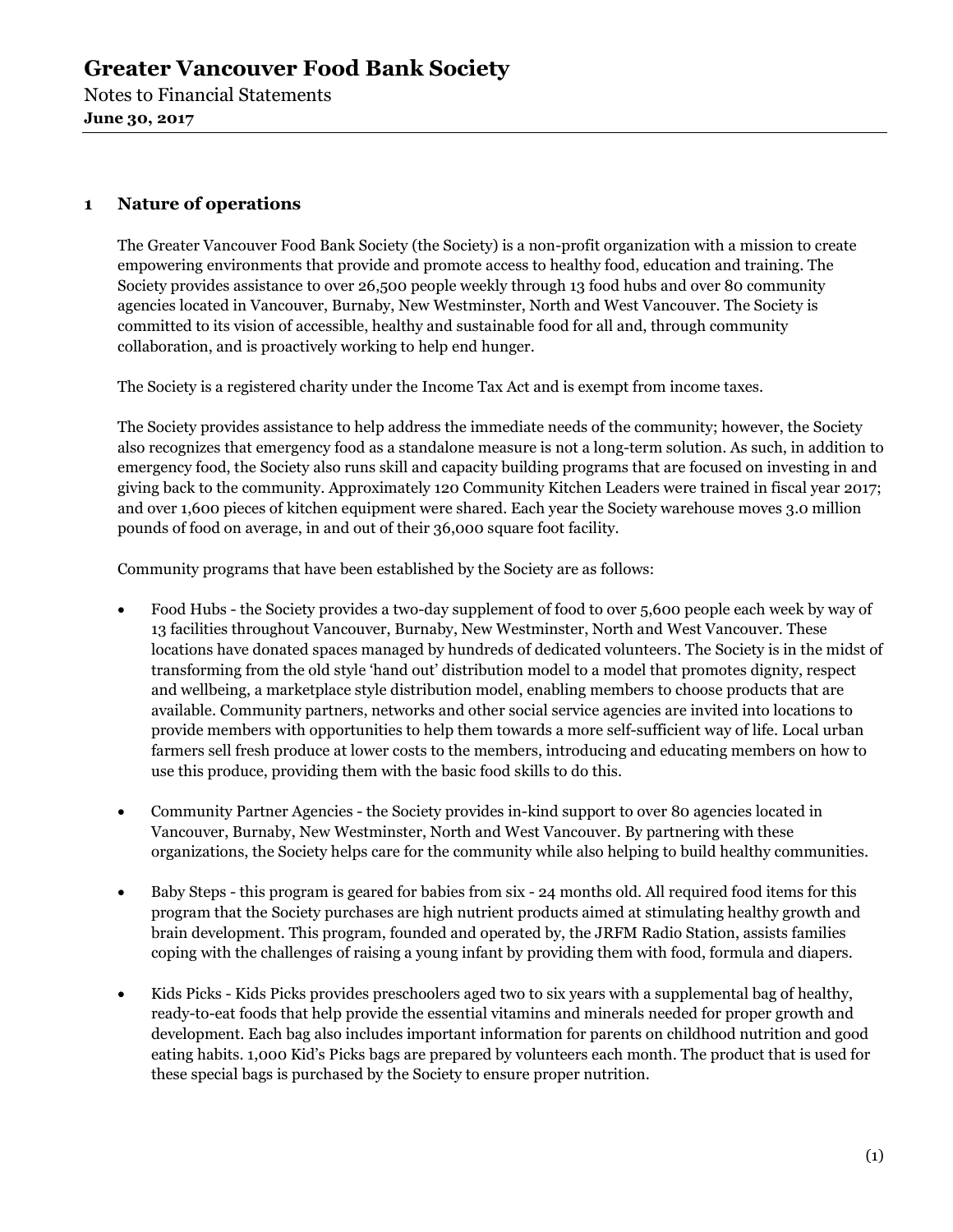- Food Recovery Program this program is aimed to collect quality food from restaurants, hotels, cafeterias and schools which is then delivered to meal-providing agencies. The program runs six days a week, saving roughly 450,000 pounds (or \$1.1 million) of food that would otherwise be wasted and contributes to roughly 240,000 meals annually.
- Community Kitchens this program creates and provides cooking and nutritional skill building training programs, networking sessions and cooking resources that empower and support individuals and community agencies in their efforts to start and maintain community kitchens. Included in this program, is the support provided to Community Kitchens in Vancouver's Downtown Eastside. This program provides residents living in single room occupancy hotels (SRO) in the Downtown Eastside an alternate method of obtaining food in a self-directed and dignified manner. Many SRO residents do not have access to cooking facilities or struggle with challenges related to cooking and cannot access or provide meals for themselves. The Community Kitchens program provides an alternative by finding an appropriate cooking space and providing support for residents to cook meals together. Approximately 35,000 meals annually are facilitated through 16 Community Kitchens across the Downtown Eastside.
- Curbside Fresh Market this social enterprise program sells local produce purchased directly from farms through bulk sales and various other tactics to offer customers the lowest possible prices.

#### **Volunteer workers**

Volunteer workers perform significant services for the Society. The Society relies on volunteers to perform all of the sorting and distribution of all goods to the community. As there is no available objective basis to measure the value of such services and these services would not otherwise be purchased by the Society, they are not recorded in these financial statements. The number of hours volunteered in 2017 reached 65,000 (2016 reached 62,000); that equals to roughly 33.5 full-time staff in hours each year. During the current year, the Society has established a more precise system to count the number of volunteers and total number of volunteer hours worked, compared to estimations made in prior years.

## **2 Basis of presentation**

These financial statements are prepared in accordance with Canadian accounting standards for not-for-profit organizations (ASNPO).

# **3 Significant accounting policies**

### **Cash and cash equivalents**

Cash and cash equivalents include cash and any investments with a maturity of three months or less from the date of acquisition. Cash and cash equivalents also include \$10,000 restricted for credit card use.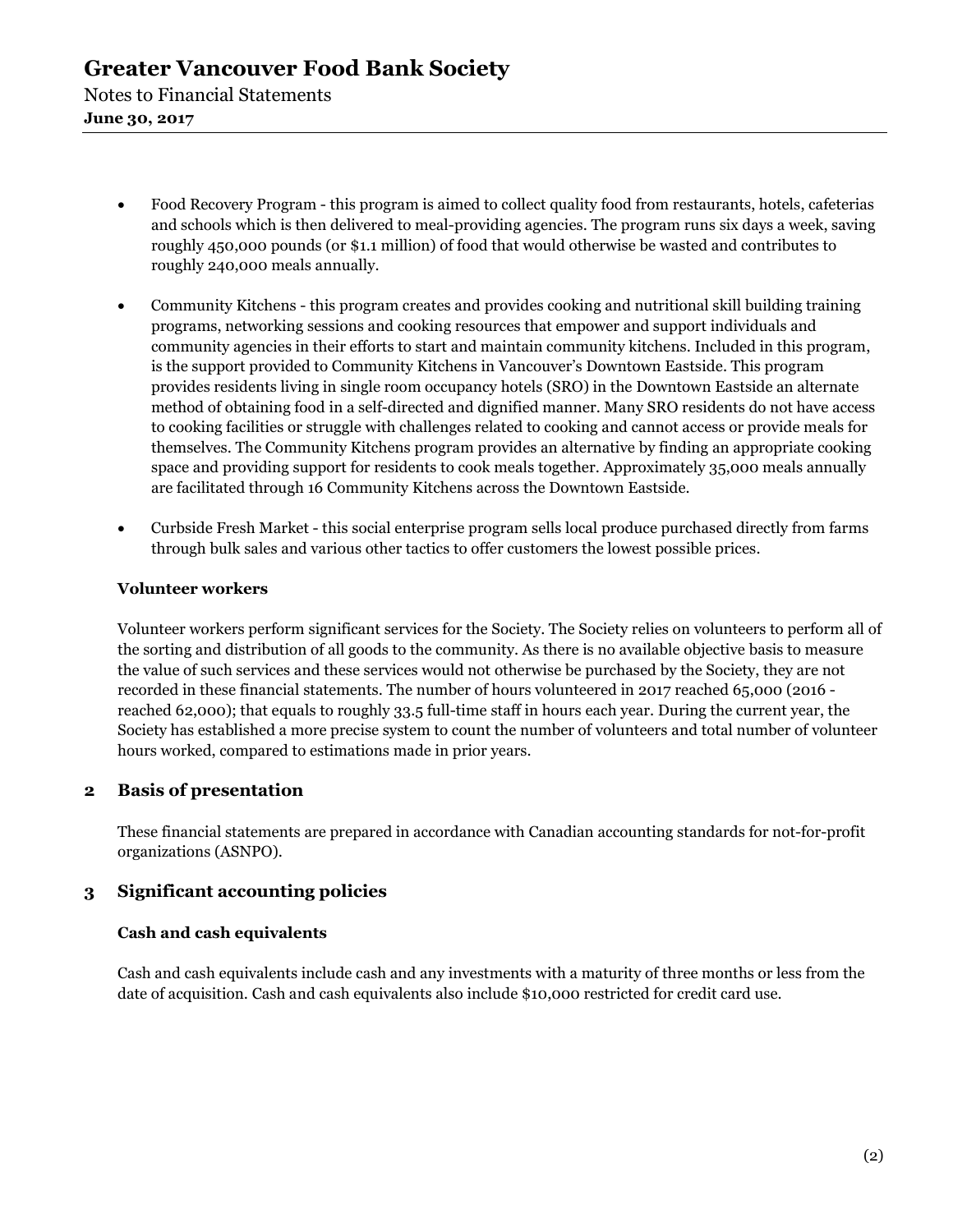Notes to Financial Statements **June 30, 2017** 

#### **Investments**

Management has elected to record all investments at fair value, and changes in fair value are recognized in the statement of operations.

#### **Revenue recognition**

The Society follows the deferral method of accounting for donations. Unrestricted donations are recognized as revenue when received by the Society. Any externally restricted contributions are recognized as revenue in the year in which the related expenses are incurred. Contributions for the purchase of property, plant, equipment and intangibles are deferred and amortized to revenue on the same basis as the related assets are amortized.

#### **Donations**

Donations revenue recorded in the financial statements consists of cash donations, donated gift certificates and store credits, and gifts-in-kind.

The Society receives donations of food and other products and services from industries/businesses and the general public. The total food and other product donated and collected by the Society for the year ended June 30, 2017, is 2.8 million pounds (2016 - 3.0 million pounds). This includes 443,596 pounds of food donated through the Resource Recovery Program (536,708 pounds in 2016) which is distributed directly to community agencies (see note 4).

According to national standards recommended by Food Banks of Canada, the monetary equivalent of one pound of food donations is \$2.50. Management has decided to use this rate as the basis for determining the value of donated food and other products revenue. These donated food and other products are reflected in the statement of operations in the period received as revenue and an expense. For food and material items donated by individuals and industries/businesses that are supported with receipts and/or invoices, the Society issues tax receipts for such gift-in-kind donations. These gifts-in-kind donations totalled \$327,430 for the year (2016 - \$356,499) and are included in the total value of food and other product donations revenues of the \$7.0 million (2016 - \$8.0 million) at \$2.50 per pound.

#### **Investment income**

Investment income includes interest and realized gains and losses on investments.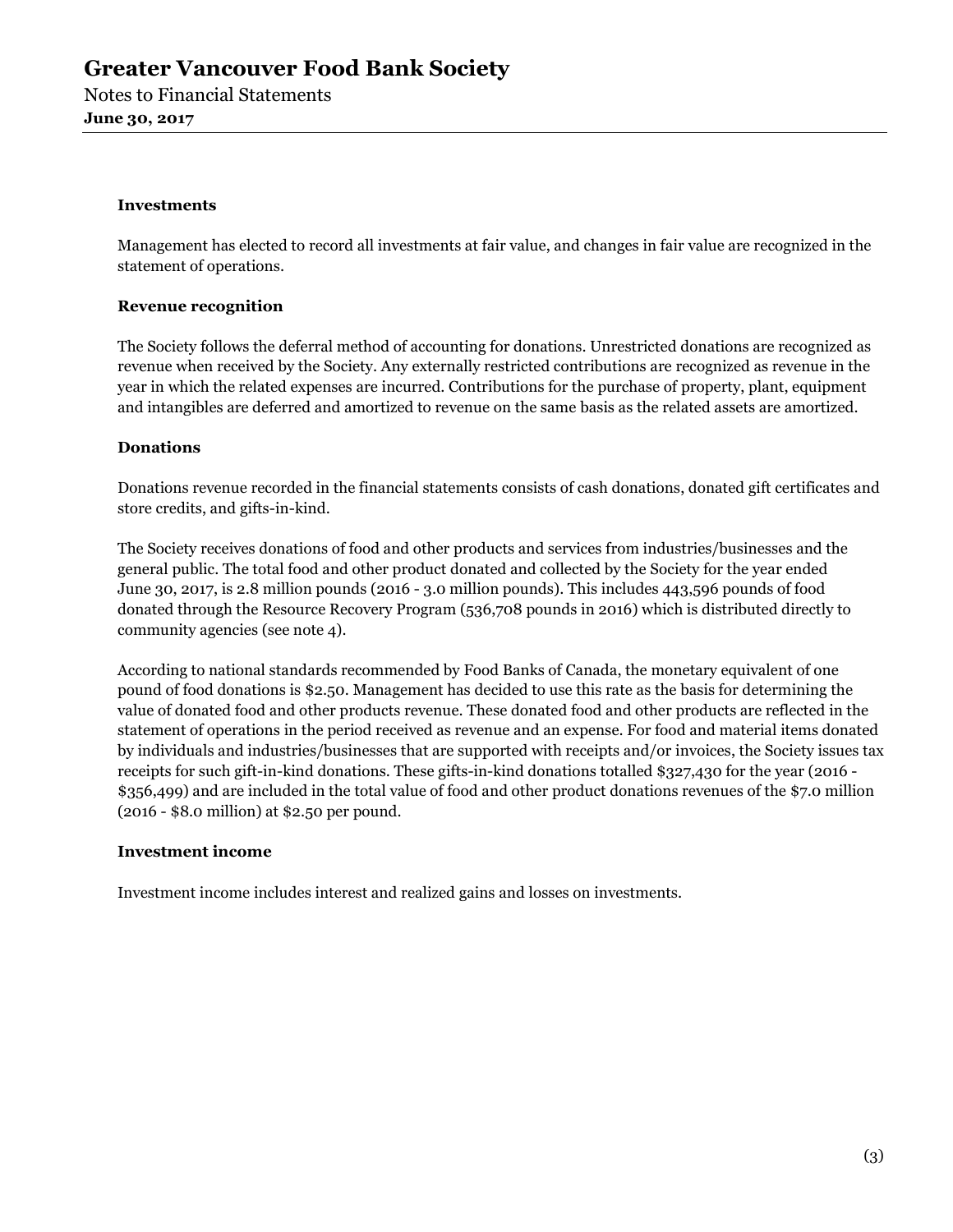Notes to Financial Statements **June 30, 2017** 

#### **Property, plant, equipment and intangibles**

Property, plant, equipment and intangibles purchased by the Society are recorded at cost. Property, plant, equipment and intangibles received as donations are recorded at their estimated fair market value. The amount of the donation is deferred and recognized as income on the same basis as the asset is amortized.

Amortization begins when the asset is in use and is provided on a straight-line basis over the estimated useful lives of the property, plant, equipment and intangibles as follows:

| Office equipment and furniture | 4 to 5.5 years |
|--------------------------------|----------------|
| Computer leased assets         | 4 years        |
| Truck leased assets            | 5 years        |
| Computer software              | 4 years        |
| Website                        | 4 years        |
| Distribution vehicles          | 4 years        |
| Warehouse equipment            | 4 years        |

Amortization of leasehold improvements is recorded on a straight-line basis over the term of the lease.

#### **Food purchases and inventory**

Food purchases are recorded as an expense at the date of purchase. Food items on hand at year-end are not recorded as inventory.

#### **Deferred contributions**

Deferred contributions consist of amounts received in advance and restricted by the contributor for programs to be undertaken during subsequent fiscal years.

#### **Capital lease**

Leases entered into that transfer substantially all benefits and risks associated with the ownership of the asset to the Society are treated as capital leases and recorded as the acquisition of an asset and the occurrence of an obligation. The asset is amortized in a manner consistent with assets owned by the Society, and the obligation, including interest, is amortized over the term of the lease.

#### **Net assets**

"Invested in property, plant, equipment and intangibles" represents the investment in property, plant, equipment and intangible assets.

"Unrestricted" represents funds used in general operating and business activities, including for any extraordinary circumstance that may arise.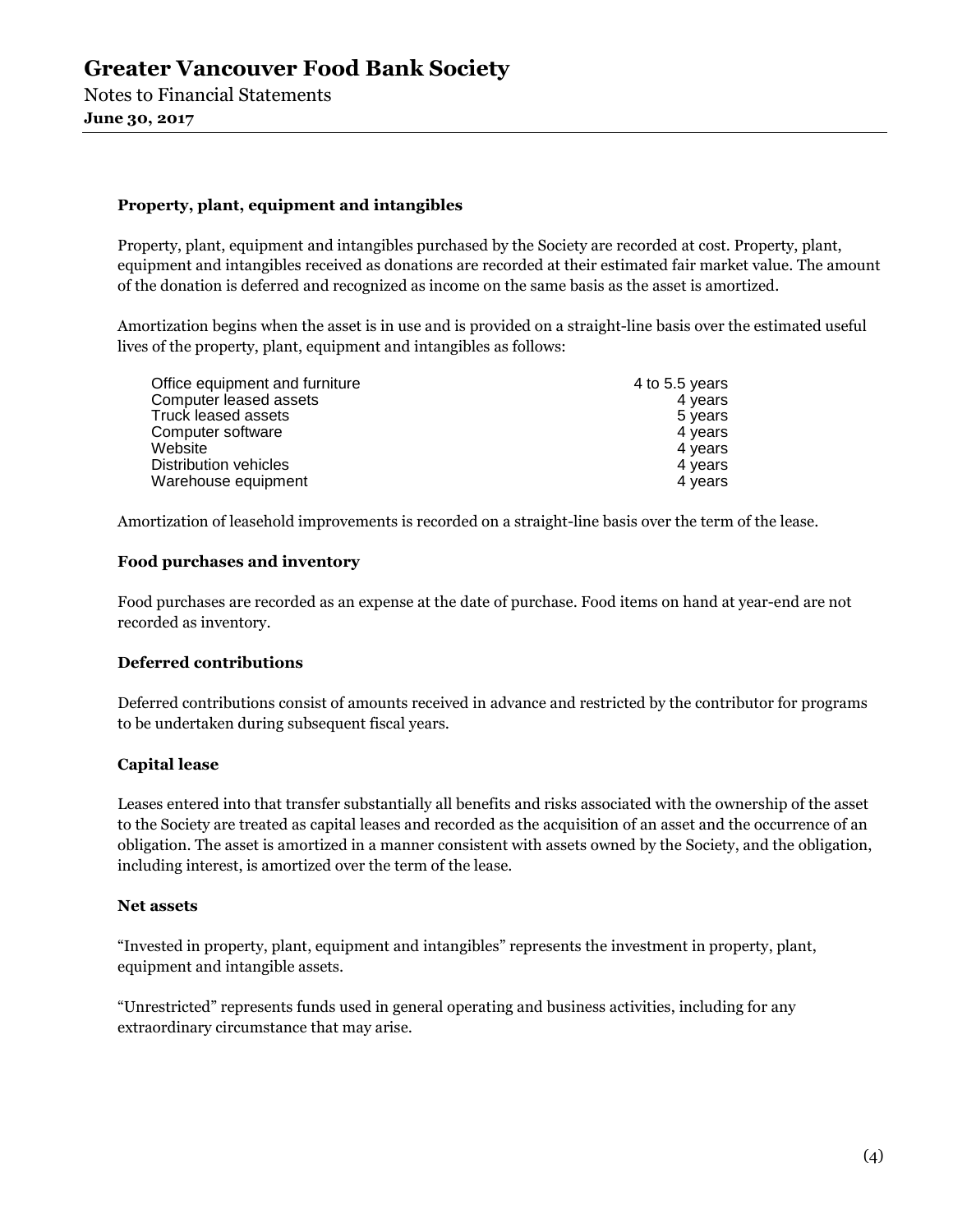Notes to Financial Statements **June 30, 2017** 

> "Contingency and capital project reserve" relates to internally restricted funds by the Board of Directors for emergency purposes and consistent with future capital plans. Under Board resolution this fund was increased by \$400,000 in the year and reached \$4,750,000 by the end of fiscal 2017.

"Food and education programs reserve" relates to internally restricted funds by the Board of Directors for educational programs on food literacy, quality and sustainability and are consistent with the operational budget of fiscal year 2018.

#### **Use of estimates**

The preparation of financial statements in accordance with ASNPO requires management to make estimates and assumptions that affect the reported amount of assets and liabilities and disclosure of contingent liabilities at the date of the financial statements and the reported amount of revenues and expenses during the reporting period. Significant estimates include assessment of the value of donated food and other products. Actual results could differ from those estimates.

#### **Financial instruments**

Financial assets and liabilities are initially measured at fair value. All financial assets and liabilities, other than investments, are measured at amortized cost.

### **Allocation of expenses**

The Society engages in food collection, processing and distribution, educational and training community programs. The costs of each program include the costs of personnel, premises and other expenses that are directly related to providing the programs. The Society also incurs fundraising/development expenses and general/administration expenses.

The Society allocates salaries and employee benefits based on staff functions and occupations. A number of general support expenses common to the administration of the Society and each of its programs, such as rent and utilities, are allocated proportionately on the basis of total area used by the office and programs. Donated food and other products and food purchases are disclosed separately.

# **4 Recognition of Food Recovery Program food donations**

Donated food and other products include \$1,108,990, which relates to the Food Recovery Program (2016 - \$1,341,770).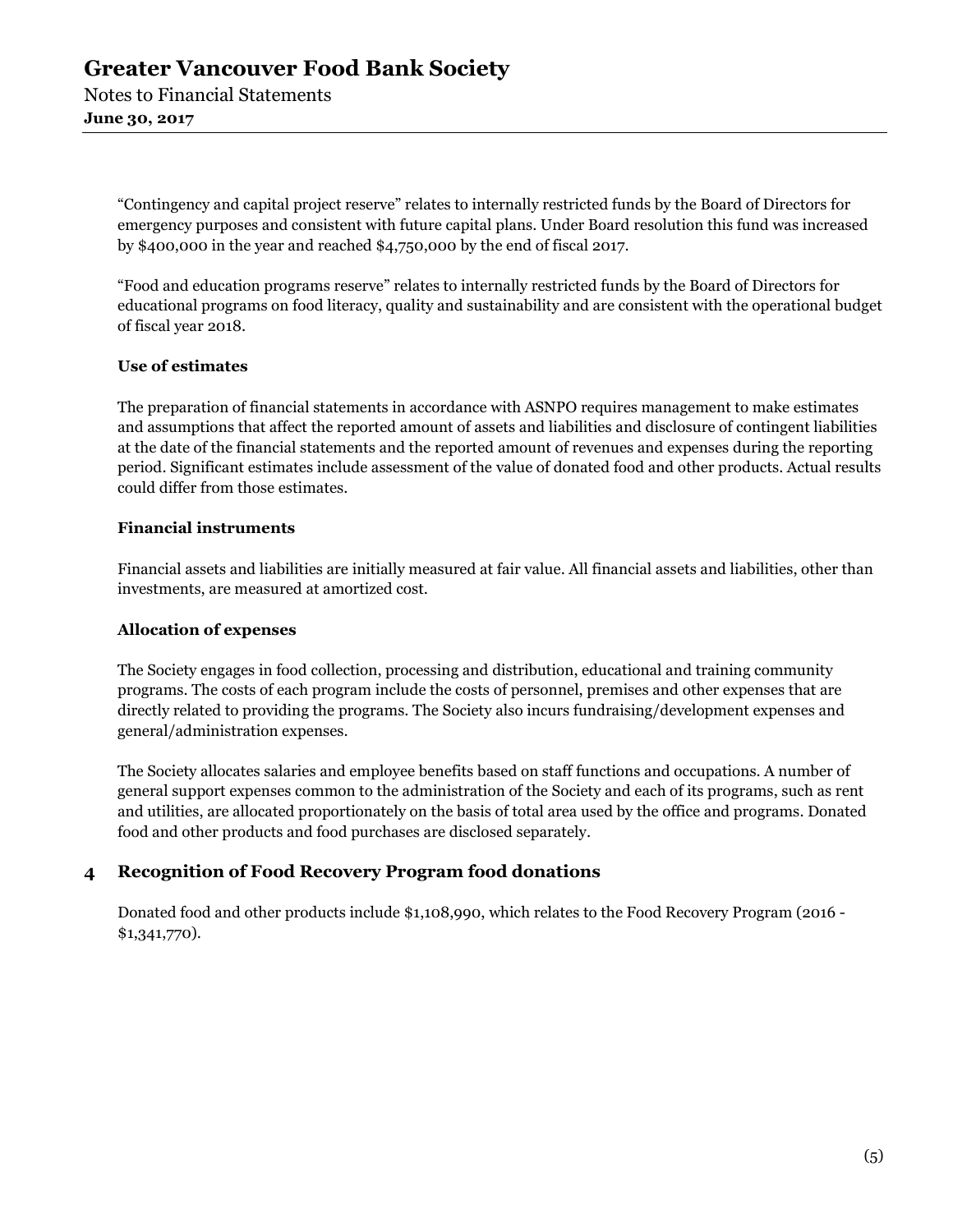Notes to Financial Statements **June 30, 2017** 

### **5 Investments**

|                                                                          | 2017                                        | 2016                                        |
|--------------------------------------------------------------------------|---------------------------------------------|---------------------------------------------|
| Cash<br>Canadian money market fund<br>Canadian bonds<br>Accrued interest | 1,186,643<br>552.637<br>3,864,332<br>49.954 | 1,123,255<br>540,921<br>3,331,553<br>33,054 |
|                                                                          | 5,653,566                                   | 5,028,783                                   |

The bonds earn interest at between 2.1% to 7.5% per annum, with maturities ranging between one and three years. As the bonds are available to support the Society's operations, they have been classified as short-term.

## **6 Gift certificates and credits**

At June 30, 2017, the Society had on hand \$89,799 (2016 - \$105,621) of donated gift certificates and store credits, principally from the BC Sharing Coupon Program available in certain supermarkets. These gift certificates and store credits can be exchanged for BC food products of the same monetary value.

#### **7 Accounts receivable**

|                                         | 2017                 | 2016                 |
|-----------------------------------------|----------------------|----------------------|
| Accounts receivable<br>Taxes receivable | 83,138<br>24,969     | 83,938<br>21,819     |
| Less: Allowance for doubtful accounts   | 108,107<br>(63, 563) | 105,757<br>(63, 563) |
|                                         | 44,544               | 42,194               |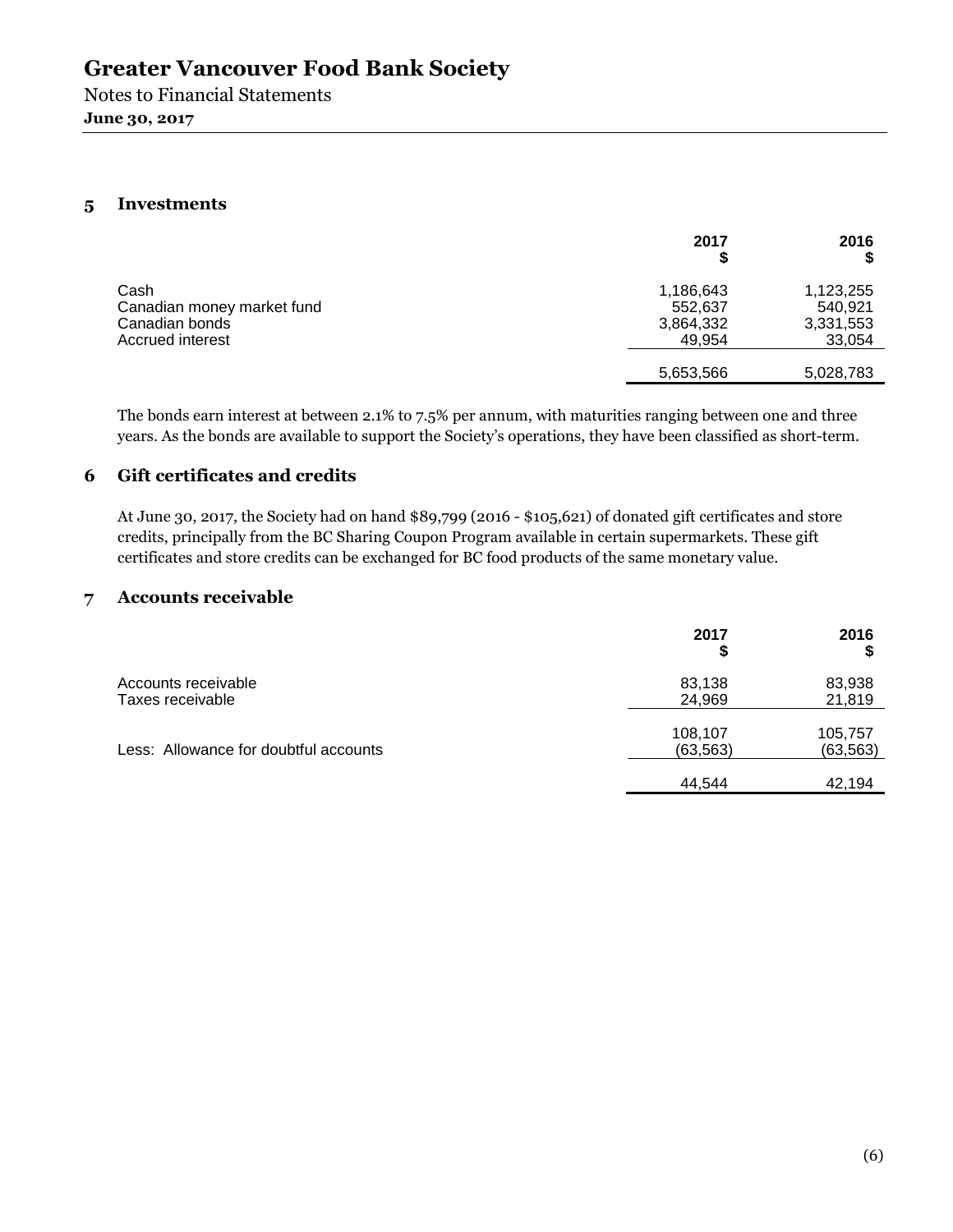Notes to Financial Statements **June 30, 2017** 

# **8 Property, plant, equipment and intangibles**

|                                                                                                                                                                                                  |                                                                                    |                                                                                   | 2017                                                                         |
|--------------------------------------------------------------------------------------------------------------------------------------------------------------------------------------------------|------------------------------------------------------------------------------------|-----------------------------------------------------------------------------------|------------------------------------------------------------------------------|
|                                                                                                                                                                                                  | Cost<br>\$                                                                         | <b>Accumulated</b><br>amortization<br>\$                                          | <b>Net</b><br>\$                                                             |
| Office equipment and furniture<br>Computer leased assets<br>Truck leased assets<br>Computer software<br>Website<br>Distribution vehicles<br>Warehouse equipment<br>Leasehold improvements        | 307,570<br>93,176<br>70,297<br>402,690<br>160.434<br>765,535<br>330,619<br>128,255 | 280,230<br>24,510<br>25,883<br>79,703<br>109,102<br>740,704<br>276,354<br>123,372 | 27,340<br>68,666<br>44,414<br>322,987<br>51,332<br>24,831<br>54,265<br>4,883 |
|                                                                                                                                                                                                  | 2,258,576                                                                          | 1,659,858                                                                         | 598,718                                                                      |
|                                                                                                                                                                                                  |                                                                                    |                                                                                   | 2016                                                                         |
|                                                                                                                                                                                                  | <b>Cost</b><br>S                                                                   | <b>Accumulated</b><br>amortization<br>S                                           | <b>Net</b><br>\$                                                             |
| Office equipment and furniture<br>Computer leased assets<br><b>Truck leased assets</b><br>Computer software<br>Website<br>Distribution vehicles<br>Warehouse equipment<br>Leasehold improvements | 301,537<br>40.411<br>70,297<br>165,681<br>156,559<br>754,525<br>275,113<br>122,103 | 266,312<br>9,624<br>12,288<br>55,810<br>79,179<br>727,735<br>269,688<br>109,562   | 35,225<br>30,787<br>58,009<br>109,871<br>77,380<br>26,790<br>5,425<br>12,541 |
|                                                                                                                                                                                                  |                                                                                    |                                                                                   |                                                                              |

# **9 Government remittances**

Included in accounts payable and accrued liabilities are the following government remittances payable:

|                                          | 2017   | 2016  |
|------------------------------------------|--------|-------|
| Worker's compensation insurance premiums |        | 2.831 |
| Payroll source deductions                | 11.166 | 9,665 |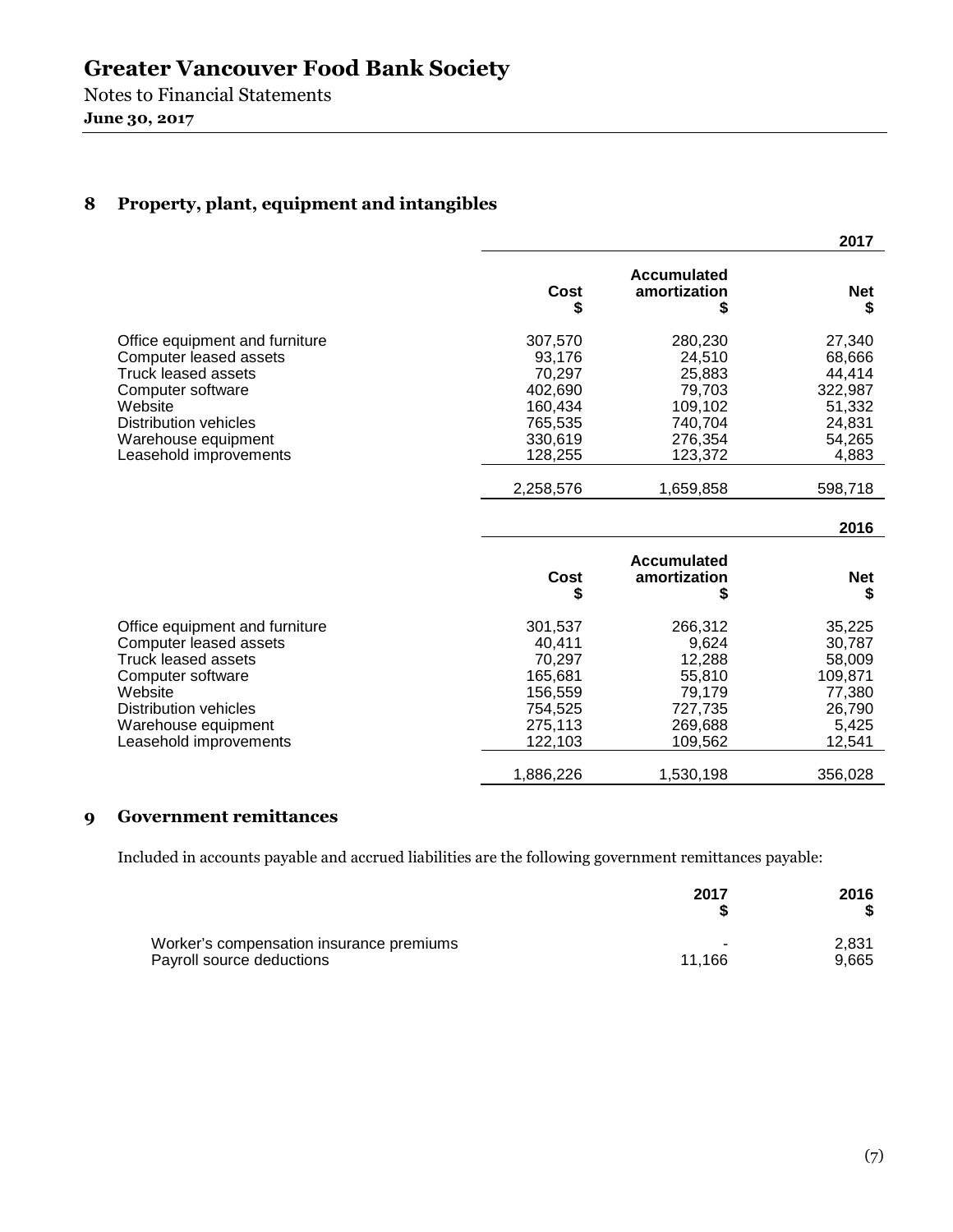Notes to Financial Statements **June 30, 2017** 

## **10 Deferred contributions**

Deferred contributions consist of unspent donations that are externally restricted for the following programs:

|                                                                                                                                                                                         | 2017<br>\$                                                                         | 2016<br>S                                                                       |
|-----------------------------------------------------------------------------------------------------------------------------------------------------------------------------------------|------------------------------------------------------------------------------------|---------------------------------------------------------------------------------|
| BC Sharing Coupon Program (note 6)<br><b>Community Food Hubs</b><br>Food and Education Programs<br>Babies and Children's Programs<br>Operations and food purchases                      | 89,799<br>170,607<br>357,055<br>112,939<br>339,987                                 | 105,621<br>76,600<br>279,763<br>69,667<br>86,309                                |
|                                                                                                                                                                                         | 1,070,387                                                                          | 617,960                                                                         |
| Changes in deferred contributions during the year are as follows:                                                                                                                       |                                                                                    |                                                                                 |
|                                                                                                                                                                                         | 2017<br>S                                                                          | 2016<br>S                                                                       |
| <b>Balance - Beginning of year</b>                                                                                                                                                      | 617,960                                                                            | 565,356                                                                         |
| <b>Receipts for</b><br><b>BC Sharing Coupon Program</b><br><b>Community Food Hubs</b><br>Food and Education Programs<br>Babies and Children's Programs<br>Operations and food purchases | 212,830<br>257,612<br>297,297<br>173,642<br>697,501<br>1,638,882                   | 171,621<br>100,000<br>469,280<br>76,943<br>175,238<br>993,082                   |
| Amounts spent on<br><b>BC Sharing Coupon Program</b><br><b>Community Food Hubs</b><br>Food and Education Programs<br>Babies and Children's Programs<br>Operations and food purchases    | (228, 650)<br>(163,606)<br>(220, 005)<br>(130, 370)<br>(443, 824)<br>(1, 186, 455) | (250, 513)<br>(176, 300)<br>(311, 432)<br>(77, 702)<br>(124, 531)<br>(940, 478) |
| <b>Balance - End of year</b>                                                                                                                                                            | 1,070,387                                                                          | 617,960                                                                         |

Restricted food purchases include approximately \$90,000 received from the BC Gaming Grant during fiscal year 2017. \$78,038 of these funds was spent in the same year and \$12,170 was deferred to be spent in fiscal year 2018.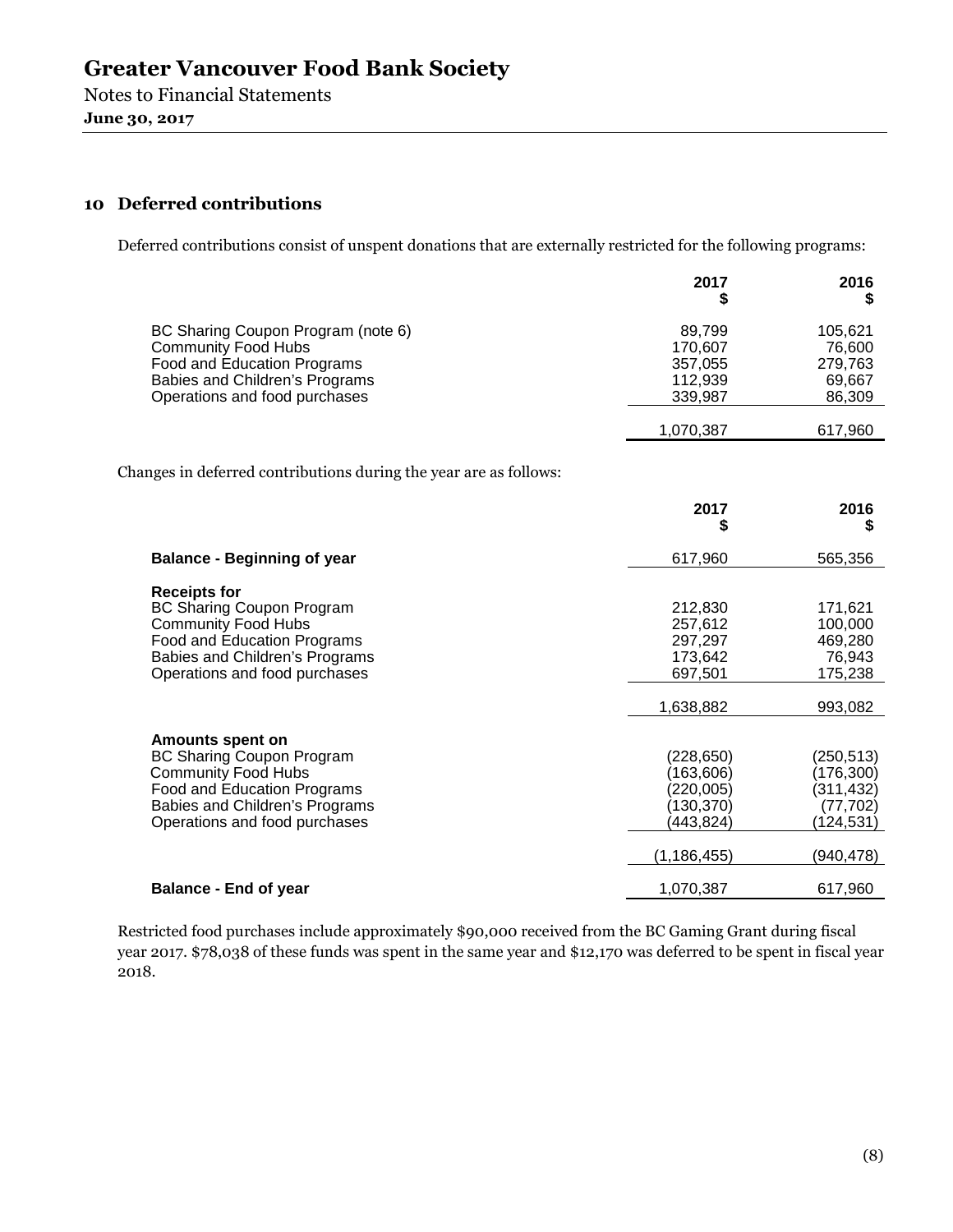Notes to Financial Statements **June 30, 2017** 

### **11 Capital lease obligations**

|                              | <b>Expiry date</b> | Interest rate<br>% | 2017    | 2016   |
|------------------------------|--------------------|--------------------|---------|--------|
| Computer lease 2015          | February 1, 2019   | 5.50               | 11,503  | 18,264 |
| Computer lease 2016          | May 1, 2020        | 5.50               | 9.501   | 12,513 |
| Trucks lease 2016            | November 1, 2021   | 2.49               | 46,585  | 60,180 |
| Computer lease 2017          | March 1, 2021      | 5.50               | 22,069  |        |
| Office equipment leases 2017 | November 2, 2020   | 9.64               | 25,564  |        |
|                              |                    |                    | 115.222 | 90,957 |

#### **12 Commitments**

The Society is committed to the following minimum annual payments under operating leases for equipment and premises:

|      | \$        |
|------|-----------|
| 2018 | 612,618   |
| 2019 | 612,618   |
|      | 1,225,236 |

### **13 Financial instruments**

The Society's financial instruments are exposed to certain risks including interest rate risk, credit risk and liquidity risk.

#### **Interest rate risk**

Interest rate risk is the risk that the fair value of the Society's interest bearing financial instruments will fluctuate due to changes in the prevailing interest rates. The Society is exposed to interest rate risk on its investments and cash and cash equivalents. Management frequently reviews the interest rates to mitigate risk.

#### **Credit risk**

Credit risk is the risk of loss associated with the inability of a counterparty to fulfill its obligations under the terms of a financial instrument. The Society's exposure to credit risk is as indicated by the carrying value of its accounts receivable and gift certificates. The Society mitigates this risk by reviewing and monitoring these balances.

#### **Liquidity risk**

Liquidity risk is the risk that the Society cannot meet the demand for cash or fund its obligations as they become due. Management minimizes its exposure to liquidity risk by regularly monitoring cash flows.